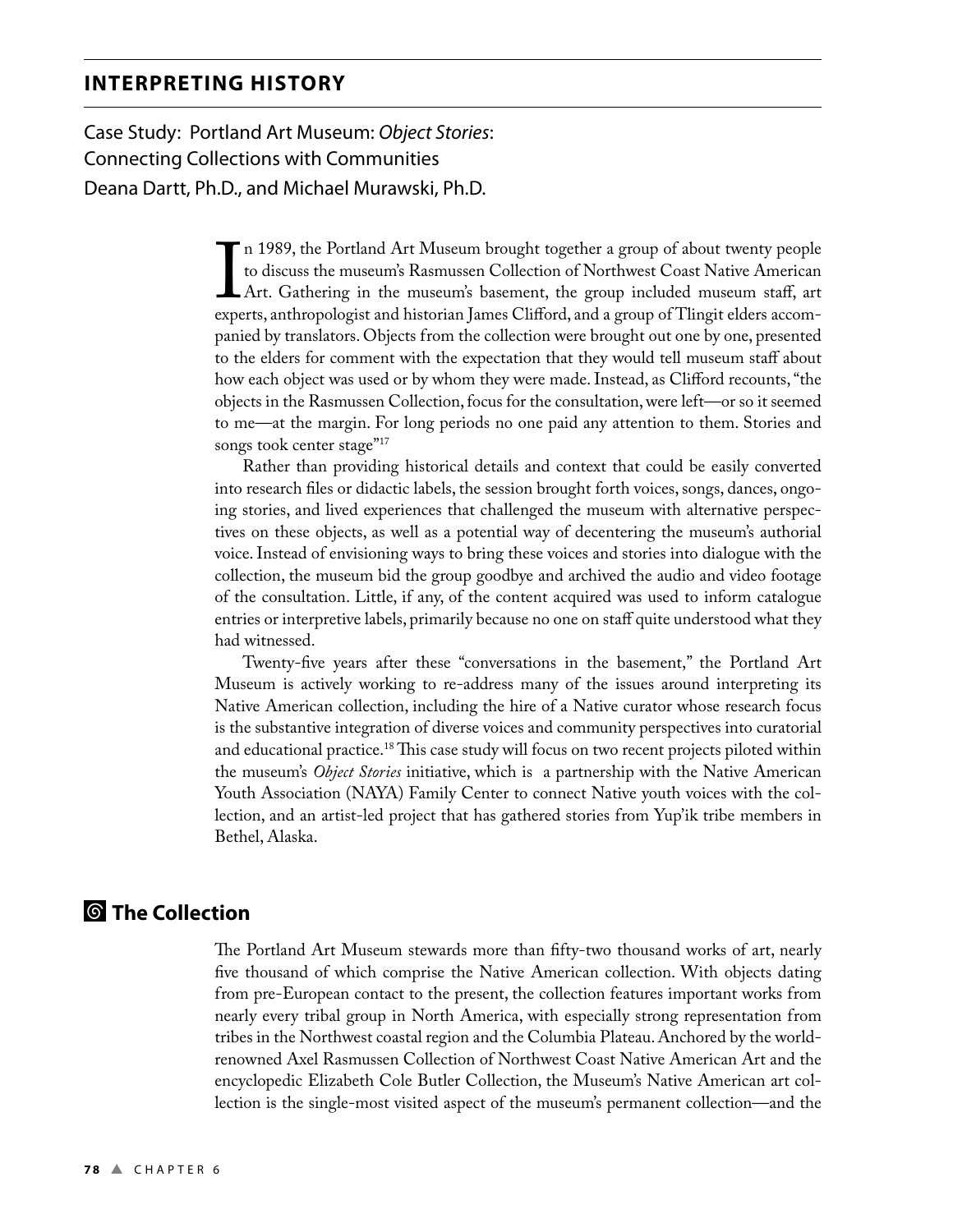most popular destination for K–12 students visiting the museum from schools in Oregon and Washington.

 Established in 1948, the Native American collection has been on continuous view since 1949, when the Portland Art Museum was the first museum to dedicate permanent gallery space to the exhibition of Native American objects as works of art rather than as anthropological artifacts. In addition to these major collections of historic Native American art, the museum has acquired works by contemporary Native American artists including Rick Bartow, Lillian Pitt, James Lavadour, Marvin Oliver, Gail Tremblay, Marcus Amerman, and Marie Watt. These works reveal the vitality and continuance of Native culture and suggest new bridges for research between scholars and contemporary Native artists.

#### ¢ **Object Stories**

Framed by larger challenges facing museums in the twenty-first century, the Portland Art Museum has been involved in a broader process of rethinking how it relates to its public audience and exploring strategies to be more relevant to its community. In doing so, museum staff have uncovered that both the museum and the public need catalysts for active participation, personal reflection, and meaningful ways to discover and rediscover works of art in the collection. It was out of this ongoing thinking that the *Object Stories*  project was born.

 Since its inception, the *Object Stories* concept has evolved into a comprehensive educational platform for engaging audiences, forging collaborations, and bringing community voices into the process of interpreting the collection. By capturing, honoring, and sharing participants' stories, the *Object Stories* project aims to demystify the museum, making it more accessible, welcoming, and meaningful to a greater diversity of communities while continuing to highlight the inherent relationship between people and things. This initiative also allows the museum to explore how new media and other technological innovations can contribute to more genuinely inclusive engagement with audiences and communities.

 Launched in March 2011, *Object Stories* invites visitors to share stories about an object, whether personally owned or part of the museum's collection. Comprised of a recording booth, website, and interactive gallery space, *Object Stories* collects oral and written testimonies and provides arts education opportunities to diverse communities through targeted outreach and partnerships. Current visitors to the museum's *Object Stories* gallery encounter a central table with two large interactive touch screens that enable them to browse, search, and listen to more than one thousand collected stories about personal objects and artworks from the collection. On the surrounding walls, guests find a rotating selection of museum objects that have been the subject of recent stories, often related to a larger theme or special exhibition. Elizabeth Wood and Kiersten Latham describe *Object Stories* in their recent book *The Objects of Experience: Transforming Visitor-Object Encounters in Museums*:

The recorded stories reinforce the personal experience that people have with objects. In the same way that personal objects evoke powerful feelings and experiences—clearly demonstrated through the stories the museum's visitor have shared—the stories about museum objects hold a high level of personal connection.<sup>19</sup>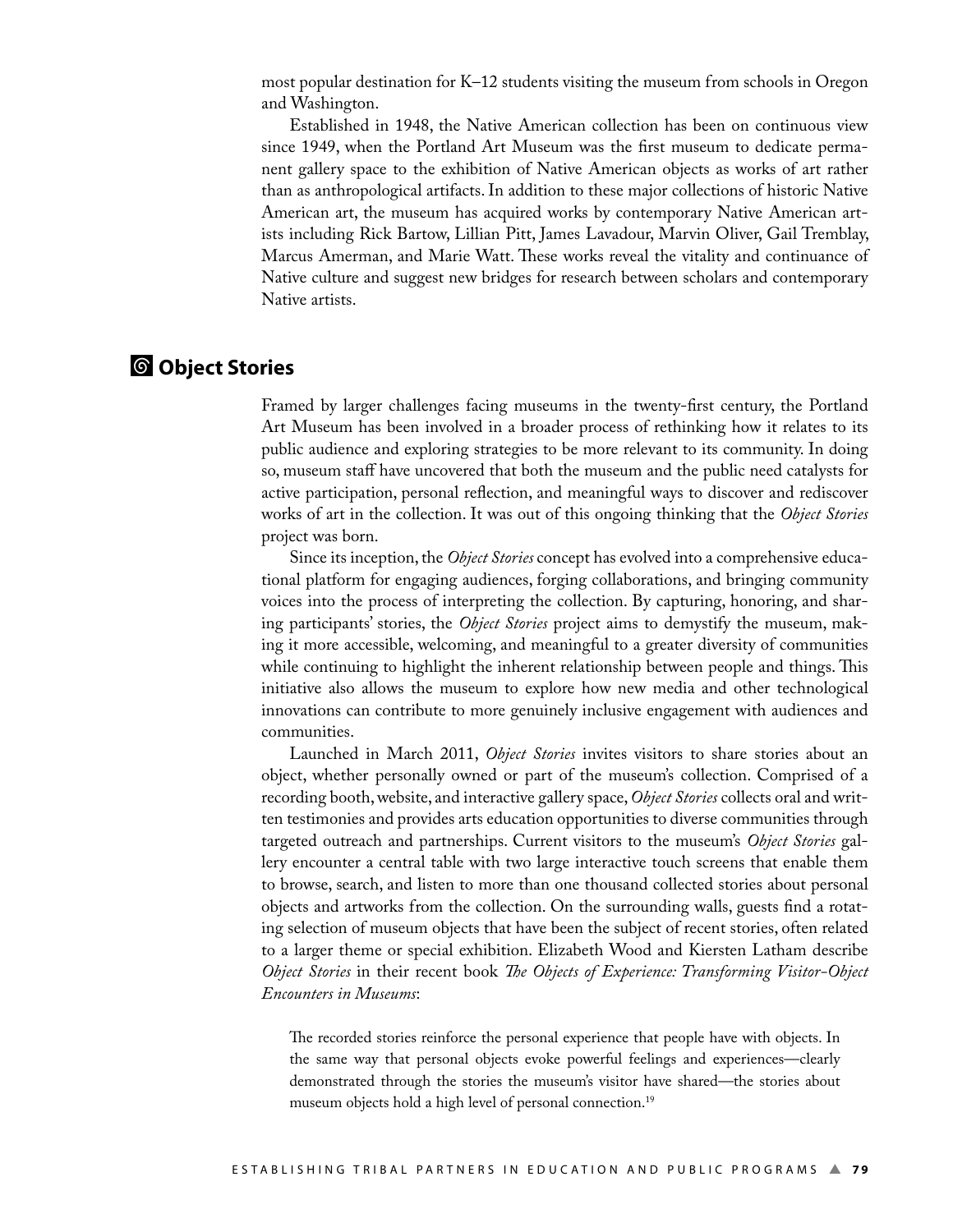# **LOW**



**Figure 6.1.** Object Stories gallery on the Lower Level of the Portland Art Museum. Photo by Cody Maxwell

 By the end of 2011, the Portland Art Museum had extended *Object Stories* into an Institute of Museum and Library Services (IMLS)-funded three-year partnership with area middle schools that involved in-depth teacher professional development, artist residencies, and multiple visits to the museum that culminated in students' recording their own personal "object stories." More recently, the museum has focused on recording personal stories related to objects from the museum's collection, creating an alternative to the museum's institutional voice by adding the voices of community members to in-gallery interpretation. During 2013, *Object Stories* projects brought the Portland Art Museum into an international partnership with the Museo Nacional de San Carlos in Mexico City; a more locally focused partnership with the NAYA Family Center; and an artist-led project that has gathered stories from Yup'ik tribe members in Bethel, Alaska. These latter two projects will be described in detail.

The internal process of developing and implementing *Object Stories* has encouraged meaningful and sustained collaboration between education and curatorial departments, the growth of new partnerships with community organizations, and the confidence to experiment with a formative approach to programming that aims to be inclusive of the voices, stories, memories, and experiences of the museum's audience and community. Scholars have questioned how a museum's voice might be changed from monovocal (single voice, often an institutional "voice from nowhere") to a more polyvocal (many voices, without much sense of hierarchy).<sup>20</sup>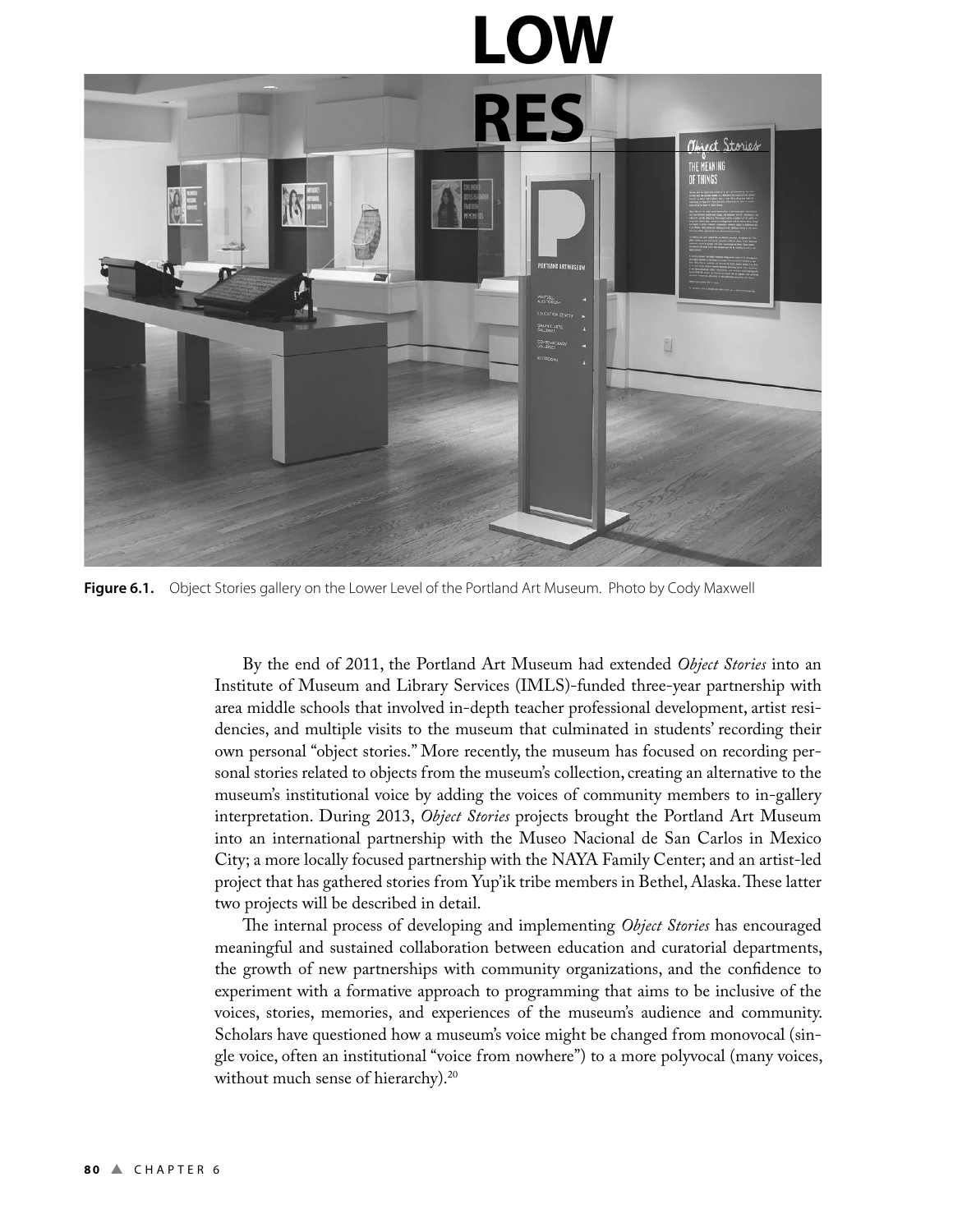In this scenario, museums are encouraged to give up some of their control and their authorial voice to allow the public or specific communities to speak for themselves and be heard in a public space (Mason et al., 2013, 164).

e *Object Stories* projects discussed in this case study have begun to bring museum staff and community members into new forms of collaboration as we work together to explore ways to bring polyvocality and shared authority into museum practice.

## ¢ **The Community**

Portland has the ninth largest Native American population in the United States, with nearly sixty thousand single-race or multiracial Native Americans living in the Portland Metro area. Portland's Multnomah County rests on traditional village sites of the Multnomah, Kathlamet, Clackamas, bands of Chinook, Tualatin Kalapuya, Molalla, and many other tribes who made their homes along the Columbia River, and the current Native American population includes descendents from approximately four hundred tribes. This diverse and growing community, however, is largely underserved and faces deep economic and educational challenges. Native people in the Portland metropolitan area count disproportionately among the urban poor, experiencing the highest rates of homelessness, poverty, and unemployment of all ethnic groups. Native Americans constitute 24 percent of all children in foster care in Multnomah County, Oregon; only 37 percent of Native American high school students living in Portland graduate on time; and among those graduating, only 54 percent enter higher education.<sup>21</sup>

 Native American service organizations address these inequalities and create a space for Native Americans to reconnect with each other, their ceremonies, and their cultures, yet the Native American community remains largely disconnected from the museums that house many of their cultural artifacts. Research has shown that engagement with cultural objects affirms Native American youth's sense of identity, which has been linked to better performance in school and a broad range of other personal positive effects. Framed by these larger concerns, the Portland Art Museum has begun to rethink how it can actively emphasize a multiplicity of perspectives and forge connections with the contemporary experiences, contexts, and practices of Native artists and their communities.

### **<sup>6</sup>** Connecting Collections with Communities

#### **Listening to the Ancestors**

Beginning in the fall of 2013, the Portland Art Museum launched a partnership with the NAYA Family Center's Early College Academy and worked with the museum's existing community-based interpretive platform of *Object Stories* to bring these Native voices into the galleries. Each participating student was asked to choose an object from the museum's Native American collection that resonated with them in some meaningful way, conduct research on the work, and then record their personal narratives about that artwork. NAYA students visited the museum on multiple occasions during the project, not only spending time in the galleries but also getting to know curatorial and education staff and learning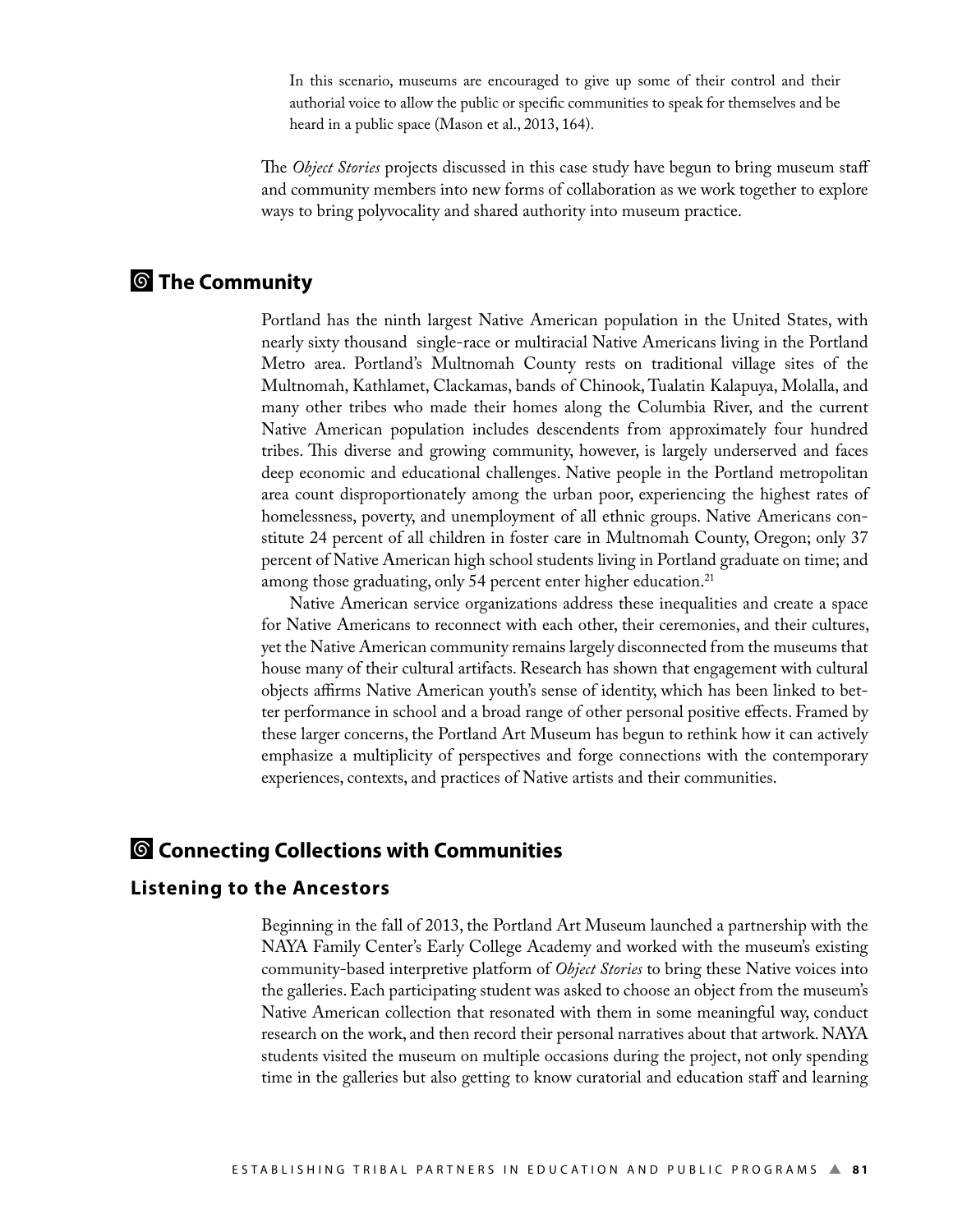

**Figure 6.2.** NAYA Early College Academy students studying objects from the Portland Art Museum's Native American collection. Photo by Deana Dartt

more about the inner working of a public art museum. During one visit, the students were able to closely study their selected objects, many of which had not been on view in the museum's galleries.

 After more than two months of work between the museum and the NAYA students, the stories created for this project were exhibited along with the students' selected artworks in the *Object Stories* gallery located in a prominent location in the museum's lower level. Each of the student's stories can also be accessed through the project's website at www.objectstories.org (by entering "NAYA" in the Search field), allowing these stories to reach wider audiences through a digital format. Each story shares information about the object from the collection and makes meaningful personal connections to the storyteller's life. The story excerpt here, relating to a Beaded Bag (ca. 1900) created by an unknown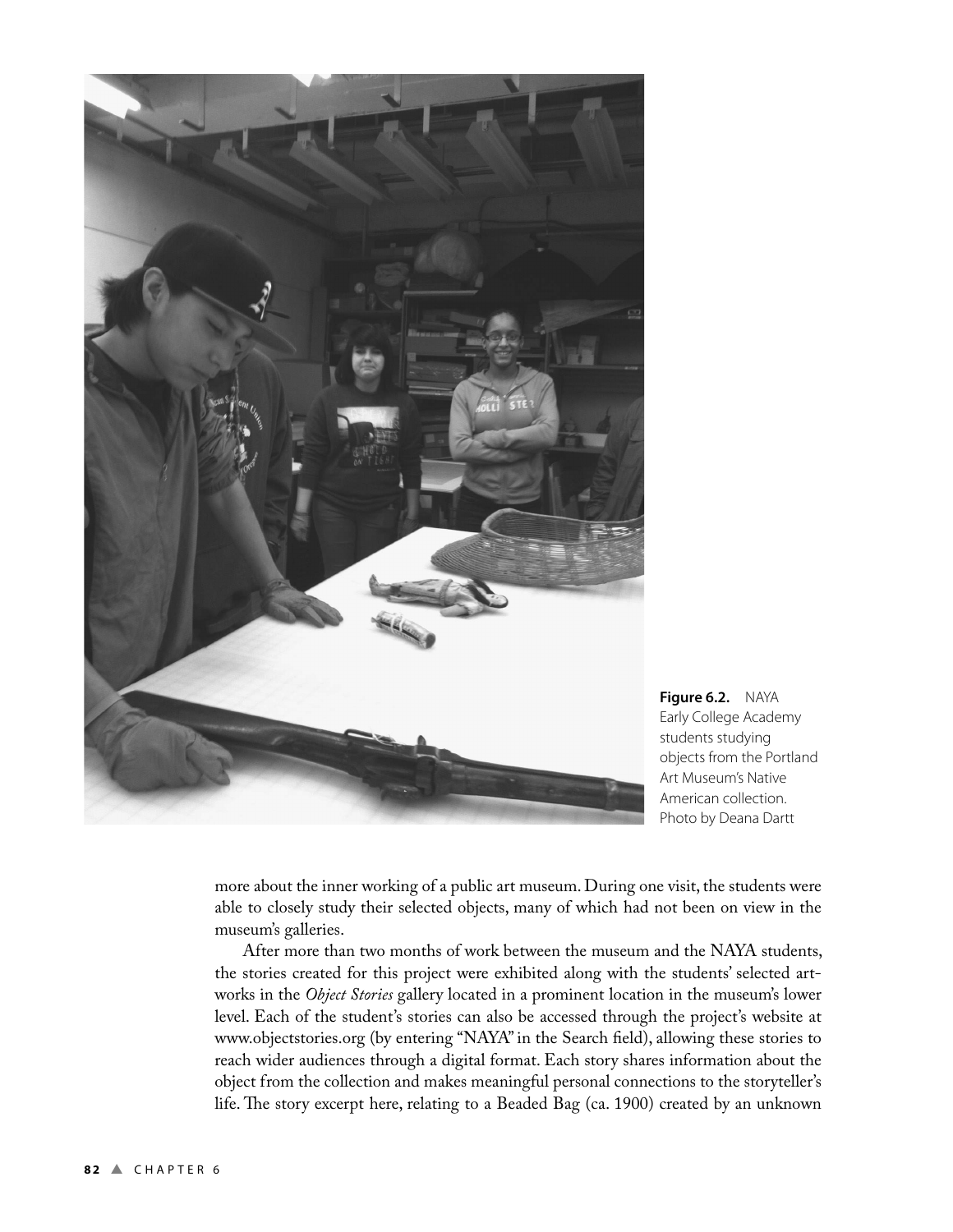Pitt River artist, shows the types of connections that participating students were able to make through this process of shared learning with the museum:

Cherokee, my tribe, also has similar bags. They are used for the same things. This relation warms my heart because it makes me feel closer to my ancestors. The bag also reminds me of my hairpiece through the color patterns and designs. My mom got this for me at a pow-wow. She is also the main reason I know about my heritage. I now know more about myself and where I come from. My mom is my hero. Working on this project just makes me so proud to be native, and I appreciate how passionate natives are about their culture and what they believe in.

 In addition to the student stories, three Oregon native mentors—including NAYA Cultural Arts Instructors and an elder from the Native community—recorded stories connected to objects in the collection as part of this project. The museum installed these stories directly into the Native American collection galleries, allowing visitors to use a new iPad listening station to access these stories adjacent to where the objects were on view. This represented the first instance when the museum brought the *Object Stories* project into its permanent collection galleries as a way to actively work with the Native community to co-create knowledge and understanding about these objects, connect contemporary voices and lived experiences with these objects, and present these stories in a public way for visitors to engage with them as part of their museum experience. The experiences and stories that are part of this project work toward offering alternative perspectives on works of Native American art in the collection, provide an avenue for understanding historic Native art in the context of the modern urban, Indian experience, and begin to incorporate stronger native voice in interpretive efforts.<sup>22</sup>

#### **Yup'ik Stories**

Early in 2013, education and curatorial staff from the Portland Art Museum met with Alaskan artist and photographer Katie Basile to explore the possibility of recording "object stories" with Yup'ik community members during one of her trips to Bethel, Alaska. Originally from Southwest Alaska, Basile was involved in several media arts and storytelling projects with the rural community in and around Bethel. At the same time, the museum was prototyping a new iPad app that would allow *Object Stories* content to be recorded outside of the museum, using the iPad device to capture audio and photographs through a new mobile platform. For her first trip to Alaska as part of this project, Basile used one of the museum's iPads to record a series of personal object stories from Yup'ik tribal elders, artists, and youth. During a return visit to Bethel, Basile brought images of Yup'ik masks and dance wands from the Portland Art Museum's collection to gather connected stories from Yup'ik elders and artists. The story excerpt is from Alaska Native mask artist Drew Michael, telling a story connecting his own artistic process to the Yup'ik masks in the museum's collection:

[W]hen I look at masks, I try to understand somebody else's perspective. When I have masks that I'm creating, I typically am telling a story from my place and my environment and my time. . . . To me, the most beautiful thing is looking at a mask and seeing how the story is portrayed and expressed using the materials that are from your environment. With my work, I'm using materials that are around me, and that sometimes includes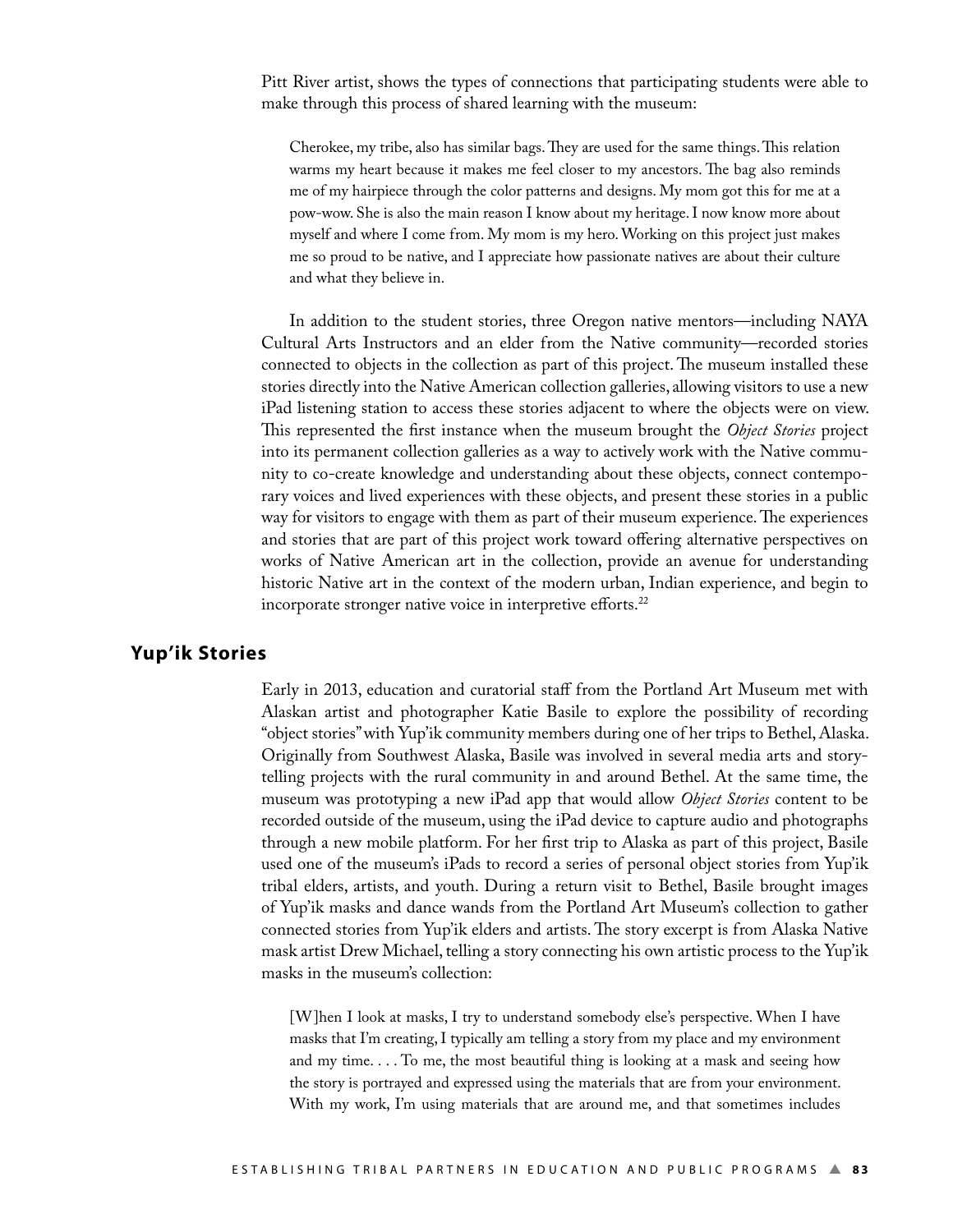# **LOW**



# **HUMAN STORY** FROM A **DIFFERENT TIME**

Drew Michael

Figure 6.3. Screen shot from Object Story told by Alaska Native artist Drew Michael. Photo by Katie Basile.

going to the store [laughs]—it doesn't mean that I have to go to the beach or the woods to find the material.

 As part of the larger initiative to generate knowledge and interpretive resources with the Native community in the public spaces of the museum, these Yup'ik stories have been exhibited in the Arctic Native American Art gallery through an additional iPad listening station adjacent to their related objects. Bringing together personal object stories and collection-based stories, the museum is offering visitors a layered and nuanced learning experience as the Yup'ik tribe members share their personal and cultural perspectives. Furthermore, through this prototype *Object Stories* project with Basile, the museum has begun to build a new model for interpretation that brings Native artists into the core of planning, collaborating, creating, and editing content within our Native American Art collection, an interpretive model the Portland Art Museum will be building and extending in the upcoming years with its collection and exhibitions.

 Taking the notion of collaboration and consultation a step further than past efforts, Basile as a community-based researcher, and the use of the iPad app within the community allowed for organic, first-person narratives to emerge about objects currently held in the museum without the need to involve the museum—its staff and perceived authority—in the conversation. The community in Bethel was made aware of the Portland Art Museum holdings, shown the collection online, and alerted young artists such as Drew Michael (Yup'ik) of the accessibility of the museum's Alaska Native collection for research.

The content developed during the pilot Yup'ik storytelling project has proven so meaningful that the Museum plans to expand the model to targeted communities, beginning locally—with Oregon tribal groups—using the connections and expertise of the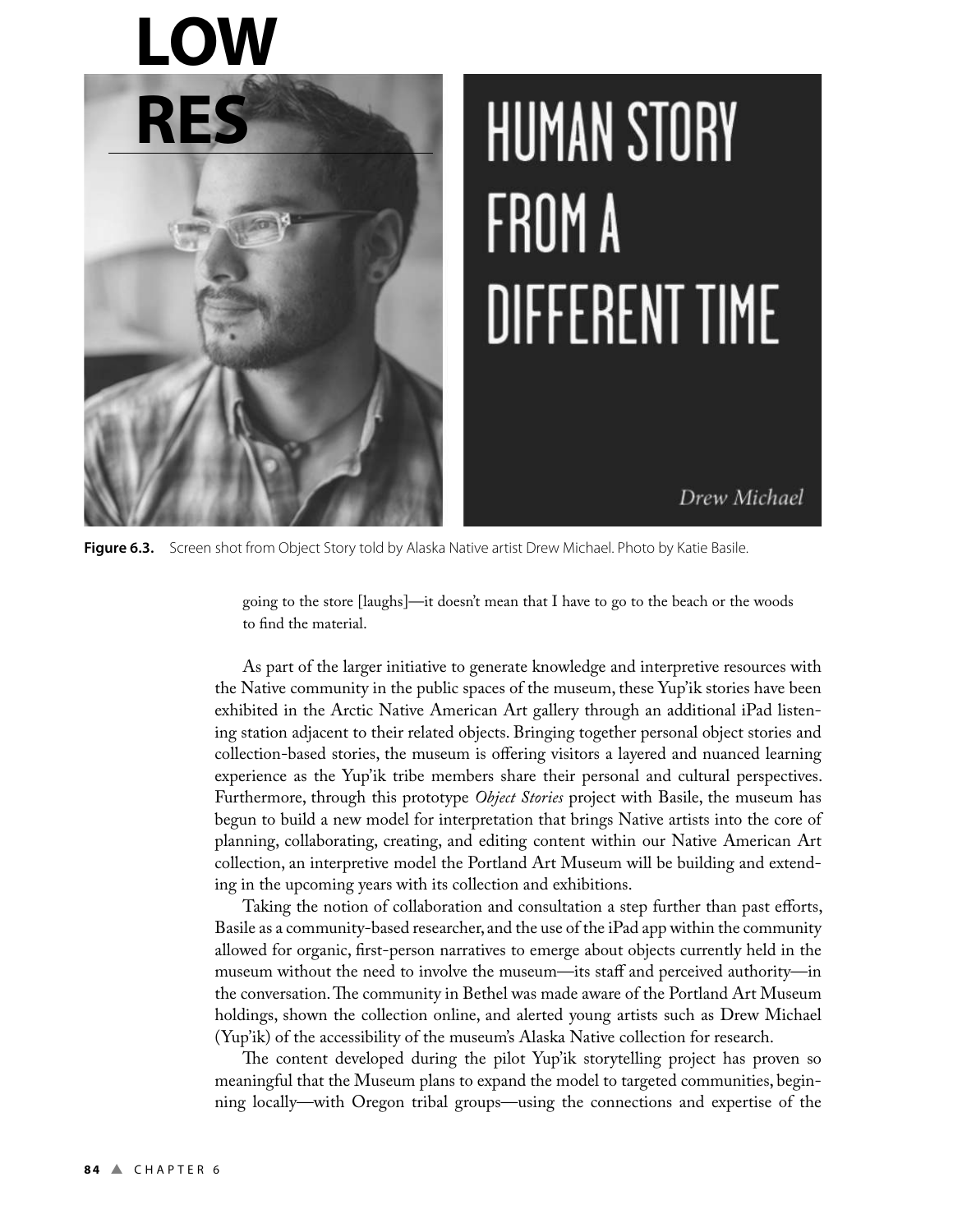Native artists to record community members' stories as part of the *Object Stories* initiative. First-person narratives by origin community members will then be available to museum visitors through iPads, online collections, and other digital strategies in addition to the more conventional interpretation in the galleries.

 In addition to the decentralization of authority, the *Object Stories* platform allows for an emphasis on individual Native voices, unsettling notions of "community voice," which stereotypes Native people and assumes a "Native" way of being, thinking, and art-making process and philosophy. In this model, individual artists—rural, urban, young, and old are able to express what is important to him or her from within—but not necessarily defined by—their tribal history and culture.

# ¢ **Steps Forward**

As we move forward, we have identified some limits to our work at the Portland Art Museum and where we need to ground ourselves before we continue. We realize the need to talk to visitors and Native community members to explore responses to these stories and notions of "alternative" voices in the galleries. We learned that in an effort to collect and share meaningful Native community stories, we will need to have Native participants serve as editors for the stories themselves. During editing of both the NAYA and Yup'ik stories, we used internal education staff and realize the shortcoming of this approach. We also realized that confining the NAYA youth to an object search that only included Native American art was also limiting. It was only after they had chosen their objects that it occurred to us how interesting it would have been to offer up the entire collection for their perusal.

 In 1989—pre-Native American Graves Protection and Repatriation Act—the Portland Art Museum was bold and progressive, if only somewhat ethnocentric, to secure National Endowment for the Humanities funding to bring Tlingit tribal members to the museum to help the institution tell a more meaningful story of the ancestral objects as it redesigned the Native American galleries. Although motives were pure and collaboration was intended, the museum stood between the objects and the stories. The museum attempted to serve as the bridge for the visitors between the ancestral object and the descendent storyteller. However, the stories and objects out of context required much more interpretation than time allowed, so the tapes sat idle with museum staff clueless about any connection to the collection the stories were intended to enliven. Museums have continued to mediate the connection between story and object. We hope to step out of the way.

*Object Stories* allows people to bring story back to objects disembodied from their cultures and their people. We hope that through this work we can reunite the ancestors with (while introducing museum visitors to) the energy, language, and living traditions of Native people. Best practices, such as the ones highlighted in this case study and volume, have the power to transform museums from "sites where knowledge is transmitted to passive audiences to potential forums or contact zones where new voices and visibilities are raised and new knowledge(s) actively constructed."<sup>23</sup> In many ways, the *Object Stories* platform challenges the museum, its audiences, and its communities to consider the complex types of exchange and dialogue that might occur with its collections beyond the traditional experience of passive, didactic looking. This platform is enabling us to facilitate, and then share, the dialogue between the maker and the viewer and through a process of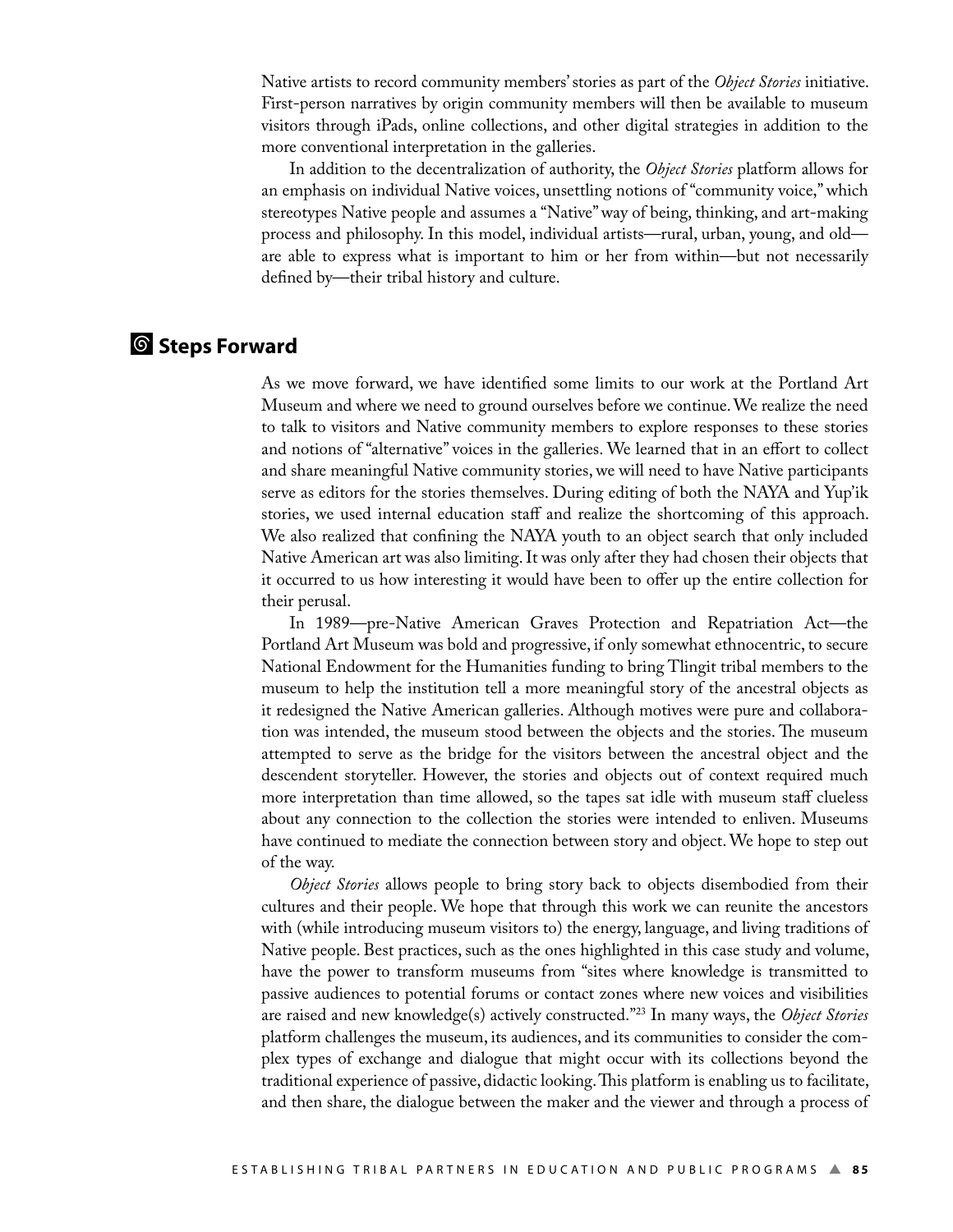shared authority and unmediated connection may transform the way museums see, use, and present Native American art.</casestudy>

# ¢ **Works Cited**

- Clifford, J. (1997). "Museums as Contact Zones," in *Routes: Travel and Translation in the Late Twentieth Century* (edited by J. Clifford). Cambridge, MA: Harvard University Press.
- Curry-Stevens, A., Cross-Hemmer, A., & Coalition of Communities of Color. (2011). *!e Native American Community in Multnomah County: An Unsettling Profile*. Portland, OR: Portland State University.
- Dartt-Newton, D. (2009). "Negotiating the Master Narrative: Museums and the Indian/Californio Community of California's Central Coast." PhD dissertation, University of Oregon.
- Golding, V. (2013). "Collaborative Museums: Curators, Communities, Collections," in *Museums and Communities: Curators, Collections, and Collaboration* (edited by V. Golding & W. Modes). London: Bloomsbury.
- Golding, V. (2009). *Learning at the Museum Frontiers: Identity, Race, and Power*. Surrey: Ashgate.
- Hutchison, M., & Collins, L. (2009). "Translations: Experiments in Dialogic Representation of Cultural Diversity in Three Museum Sound Installations." Museums and Society 7(2): 92-109.
- Lynch, B., & Alberti, S. (2010). "Legacies of Prejudice: History, Race, and Co-production in the Museum." *Museum Management and Curatorship* 25: 13–35.
- Mason, R., Whitehead, C., & Graham, H. (2013). "One Voice to Many Voices? Displaying Polyvocality in an Art Gallery," in *Museums and Communities: Curators, Collections, and Collaboration* (edited by V. Golding & W. Modest). London: Bloomsbury.
- Portland Indian Leaders Roundtable. (2007). *Making the Invisible Visible: Portland's Native American Community.* Portland, OR: Portland Indian Leaders Roundtable.
- Wood, E., & Latham, K. (2014). *!e Objects of Experience: Transforming Visitor-Object Encounters in Museums.* Walnut Creek, CA: Left Coast Press.</bib>

# ¢ **Notes**

- 1. Laura Peers, *Playing Ourselves: Interpreting Native Histories at Historic Reconstructions* (Lanham, MD: AltaMira Press, 2007), xxxi.
- 2. Amy Lonetree, *Decolonizing Museums: Representing Native America in National and Tribal Museums* (Chapel Hill: University of North Carolina Press, 2012), 152.
- 3. Peers, *Playing Ourselves*, 58.
- 4. Peers, *Playing Ourselves*, 38.
- 5. Peers, *Playing Ourselves*, 66.
- 6. Peers, *Playing Ourselves*, 50.
- 7. David Hurst Thomas, *Skull Wars: Kennewick Man, Archaeology, and the Battle for Native American Identity* (New York: Basic Books, 2000), 257.
- 8. Lonetree, *Decolonizing Museums*, 153.
- 9. Peers, *Playing Ourselves*, 108.
- 10. Peers, *Playing Ourselves*, 36.
- 11. Peers, *Playing Ourselves*, 79.
- 12. Lonetree, *Decolonizing Museums*, 8.
- 13. Peers, *Playing Ourselves*, 43.
- 14. Peers, *Playing Ourselves*, 104.
- 15. Lonetree, *Decolonizing Museums*, 9.